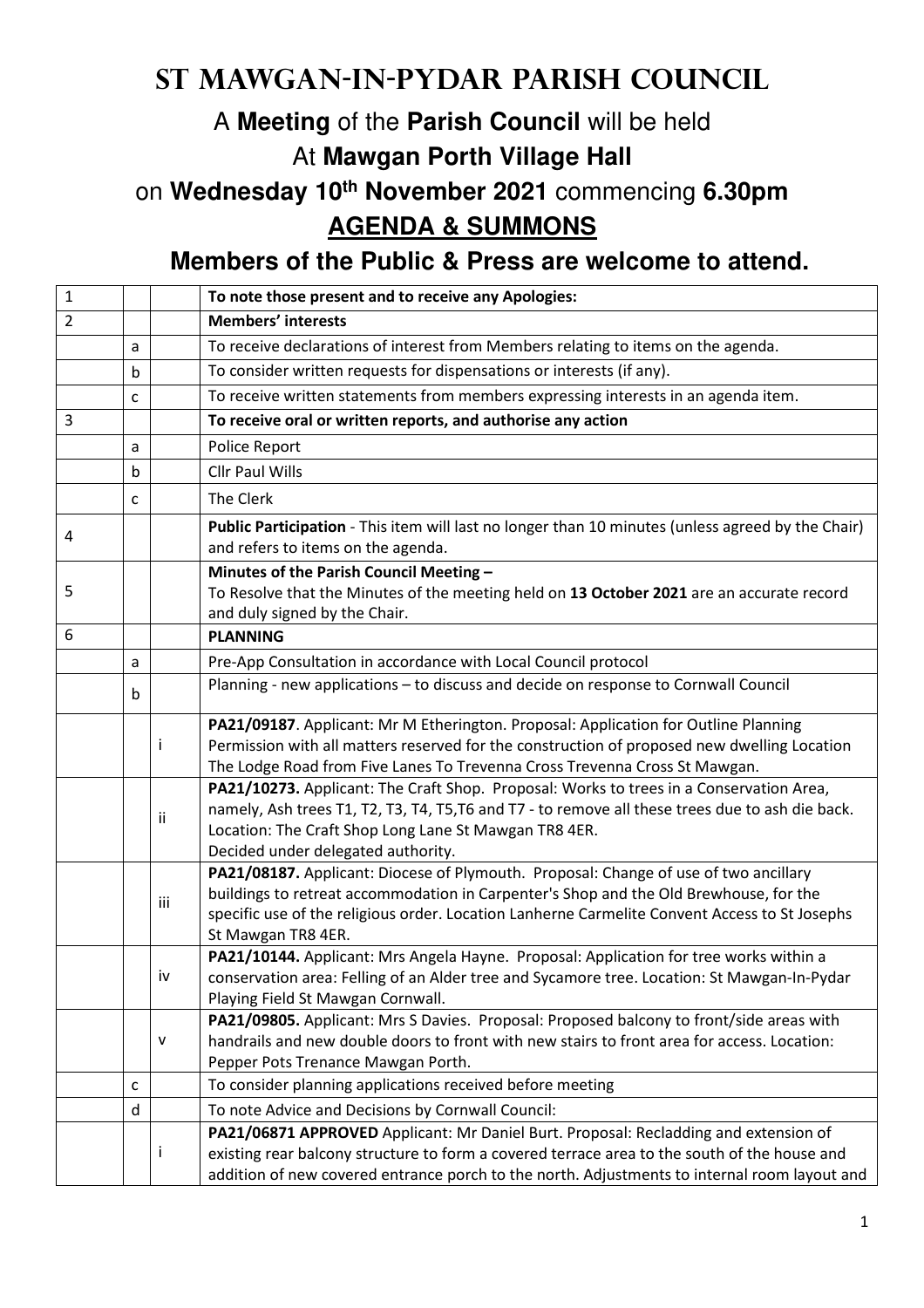|    |             |             | minor adjustments to fenestration with re-landscaping of surrounding garden area. Location:                                                                                                 |
|----|-------------|-------------|---------------------------------------------------------------------------------------------------------------------------------------------------------------------------------------------|
|    |             |             | Tanzarra Villa Tredragon Road Mawgan Porth TR8 4DQ.                                                                                                                                         |
|    |             |             | PA21/08414 APPROVED Applicant: Mr & Mrs Cockburn. Proposal: Demolition of existing                                                                                                          |
|    |             | ii          | dwelling and construction of new replacement dwelling similar to approved enlarged house                                                                                                    |
|    |             |             | under PA20/03986. Location: Chyryn Access To Pirates Perch Trenance Mawgan Porth TR8                                                                                                        |
|    |             |             | 4BY.                                                                                                                                                                                        |
|    |             |             | Appeal notification: APP/D0840/W/21/3281746 PA21/03826: Application: Chris and Fiona                                                                                                        |
|    |             | iii         | Heritage. Demolition of dwelling and construction of a replacement dwelling with variation of<br>condition 2 (approved plans) of decision APP/D0840/W/19/3224149 (PA18/04468) - resiting of |
|    |             |             | dwelling, raising of the roofline and alter internal and external stairways. Location: Beach View                                                                                           |
|    |             |             | Trenance Mawgan Porth. Reason: Failed to Determine.                                                                                                                                         |
|    |             |             | PA20/10263. Applicant: - Mr & Mrs Craddock Land South of New Farm St Mawgan TR8 4HH.                                                                                                        |
|    |             | iv          | Conversion of existing barn to form one dwelling. Additional Information (previously                                                                                                        |
|    |             |             | circulated).                                                                                                                                                                                |
|    |             |             | PA21/06193 REFUSED Applicant: Mr Paul West. Proposal: Demolition of stable, to be replaced                                                                                                  |
|    |             | v           | by a single unit holiday lodge accommodation. Location: Higher Parsonage St Mawgan TR8 4EZ                                                                                                  |
|    |             |             | PA21/08262 APPROVED Applicant: Ms Leanne Wood. Proposal: New external swimming pool,                                                                                                        |
|    |             | vi          | pool lounge outbuilding, gym side extension and minor alterations to existing house. Location:                                                                                              |
|    |             |             | Panorama Access To Pirates Perch Trenance Mawgan Porth TR8 4BY.                                                                                                                             |
|    | e           |             | To note Advice and Decisions by The Planning Inspectorate                                                                                                                                   |
|    | $\mathsf f$ |             | To note Advice and Decisions by Cornwall Planning Committee                                                                                                                                 |
|    | g           |             | 5 day-Protocol for Local Councils                                                                                                                                                           |
|    | h           |             | To discuss planning enforcement issues - to refer any new issues and updates - if any                                                                                                       |
| 7  |             |             | WORKING GROUPS - to receive reports (if any), and agree any necessary action and                                                                                                            |
|    |             |             | expenditure:                                                                                                                                                                                |
|    | a           |             | Amenities:                                                                                                                                                                                  |
|    |             | i           | Burial Ground - Memorial permission for additional inscription - Jackie Grinnell                                                                                                            |
|    |             | ii.         | Playing Field/playground                                                                                                                                                                    |
|    |             | iii         | Tree replanting                                                                                                                                                                             |
|    |             | iv          | <b>Toilets</b>                                                                                                                                                                              |
|    | b           |             | Transport and Rights of Way                                                                                                                                                                 |
|    |             | $\mathbf i$ | Modification Order Rectory Lane                                                                                                                                                             |
|    |             | ii          | Trevarrian traffic calming                                                                                                                                                                  |
|    | c           |             | <b>Beach and Environment</b>                                                                                                                                                                |
|    | d           |             | Neighbourhood Plan                                                                                                                                                                          |
|    |             |             |                                                                                                                                                                                             |
|    | e           |             | St Mawgan Community Hall                                                                                                                                                                    |
| 8  |             |             | <b>REPORTS FROM MEETINGS:</b>                                                                                                                                                               |
|    |             | Ť           | <b>Community Network Partnership</b>                                                                                                                                                        |
| 9  |             |             | To note and discuss (if appropriate) the correspondence received since the last meeting and                                                                                                 |
|    |             |             | any associated actions and expenditure:                                                                                                                                                     |
|    |             |             | 'Let's Talk About Rubbish'                                                                                                                                                                  |
| 10 |             |             | <b>FINANCE and LEGISLATION:</b>                                                                                                                                                             |
|    | a           |             | To note any income received: Bank Interest £0.39p, Robert Lawrence £62 Memorial<br>permission fee - J Grinnell. Burial plot reservation - Mrs B M Chapman A296 - £323.00.                   |
|    | b           |             | Accounts - to approve invoices for payment via online banking after the meeting (list                                                                                                       |
|    |             |             | circulated prior to the meeting).                                                                                                                                                           |
|    | c           |             | Bank Reconciliation - to accept October as correct                                                                                                                                          |
|    | d           |             | Budget monitoring – to approve $1st$ and $2nd$ financial quarters                                                                                                                           |
|    | e           |             | Draft Budget proposal 2022/23 - to review and discuss budget prior to setting the precept for<br>2022/23 at the December meeting                                                            |